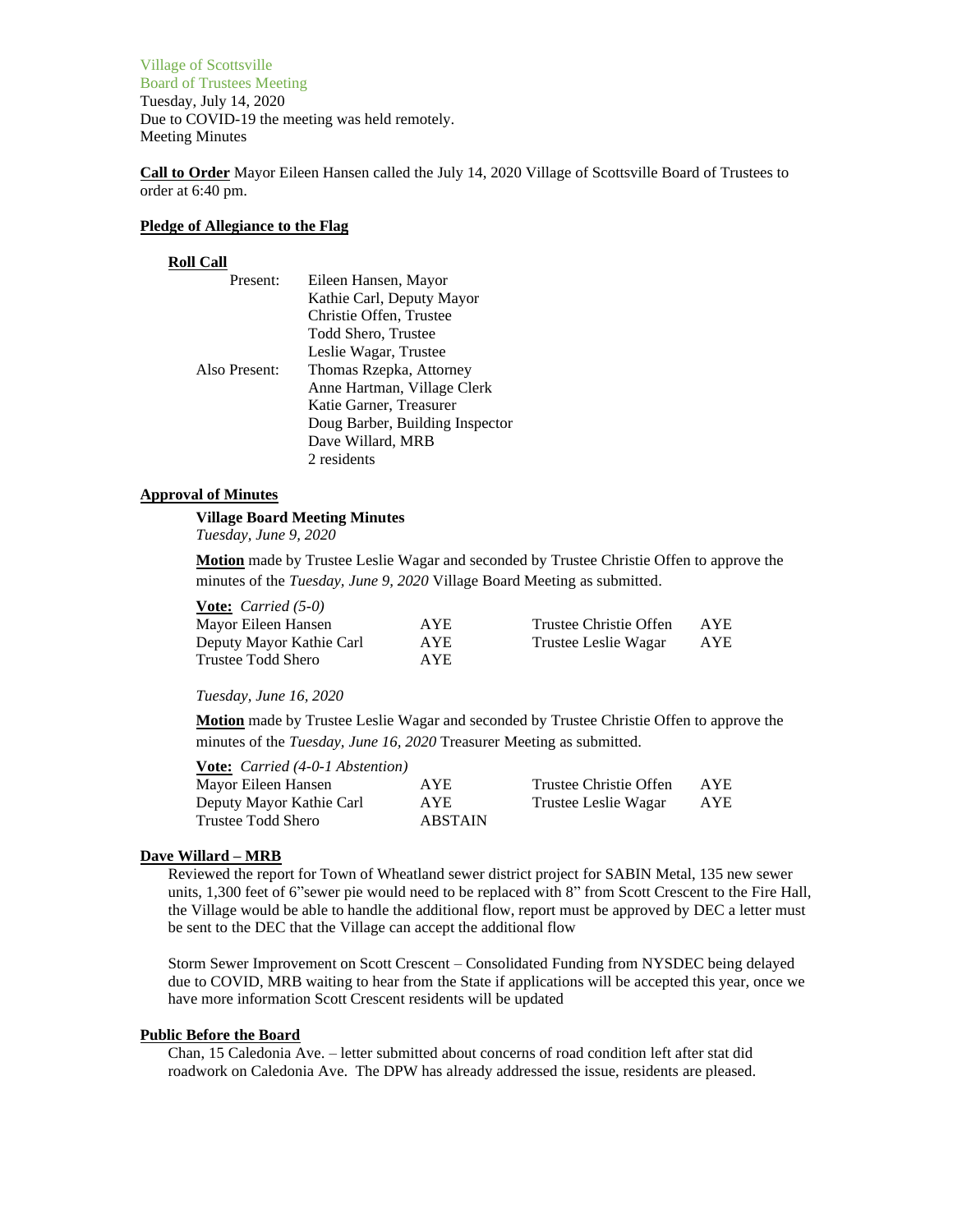### **Reports - Attorney Thomas Rzepka**

*SEQRA Forming the Fire District*

### **LEAD AGENCY RESOLUTION AND AGREEMENT by the Village Board of the Village of Scottsville, the Town Board of the Town of Wheatland**

WHEREAS, The Village Board of the Village of Scottsville, the Town Board of the Town of Wheatland ("The Boards") desire to conduct a coordinated environmental review procedure for the following actions involving the Boards:

• The Establishment of the Wheatland-Scottsville Joint Fire District

• The Dissolution of the Town of Wheatland Fire Protection District

NOW THERFORE BE IT RESOLVED, that the Boards hereby agree to the following terms and conditions as part of compliance with the State Environmental Quality Review Act, Article 8, NYS Environmental Conservation Law, and the implementing regulations set forth in Title 6 NYCRR Part 617.

1. The Wheatland Town Board shall serve as lead agency for all actions involving the Boards. 2. The Lead Agency shall complete Environmental Assessment Form (SEAF) Part II and shall make a determination of significance in accordance with 6NYCRR Part 617.

3. The determination of the Lead Agency shall be binding on the Involved Agencies pursuant to 6NYCRR 617.6 (b)(3)(iii).

This agreement is authorized pursuant to 6 NYCRR 617. 6 (b) (2) (i).and pursuant to the vote of the respective Boards.

**Resolution** made by Trustee Leslie Wagar and seconded by Trustee Christie Offen. **Vote:** *Carried (5-0)*

| Mayor Eileen Hansen      | AYE.       | Trustee Christie Offen | AYE |
|--------------------------|------------|------------------------|-----|
| Deputy Mayor Kathie Carl | <b>AYE</b> | Trustee Leslie Wagar   | AYE |
| Trustee Todd Shero       | AYE.       |                        |     |

#### **Department Reports**

*Building Inspector:*

CooperVision Front entrance Phase 4 almost complete will be setting up final inspection soon. The sign Permit has been issued and meets all requirements per County and Village. Phase 5 will be starting late summer with interior renovation of labs.

Meeting with DEC about flood plain report has been complete, all is well with them. ISO meeting is scheduled for Late July to go over the Villages Insurance Rating.

Permit Issued since Last Meeting

45 Chili Ave Fence

9 Oakwood Lane Above Ground Pool / Patio Roof

13 Main Street Sign reface

711 North Rd Sign

15 Oakwood Lane 12x16 Shed

16 Second Street Roof

862 North Rd Shed

16 Second Street Basement wall re do

80 Oakwood Lane Generator

219 Briarwood Lane Pool

8 open Permits closing in on the year expiration date, will send out renewal letters if needed

### *Fire Marshal:*

Annual Inspections started since the COVID Restrictions are starting to let up. Sprinkler addition for CoooperVision final test complete 1 Call out with FD for assistance

### *Code Enforcement:*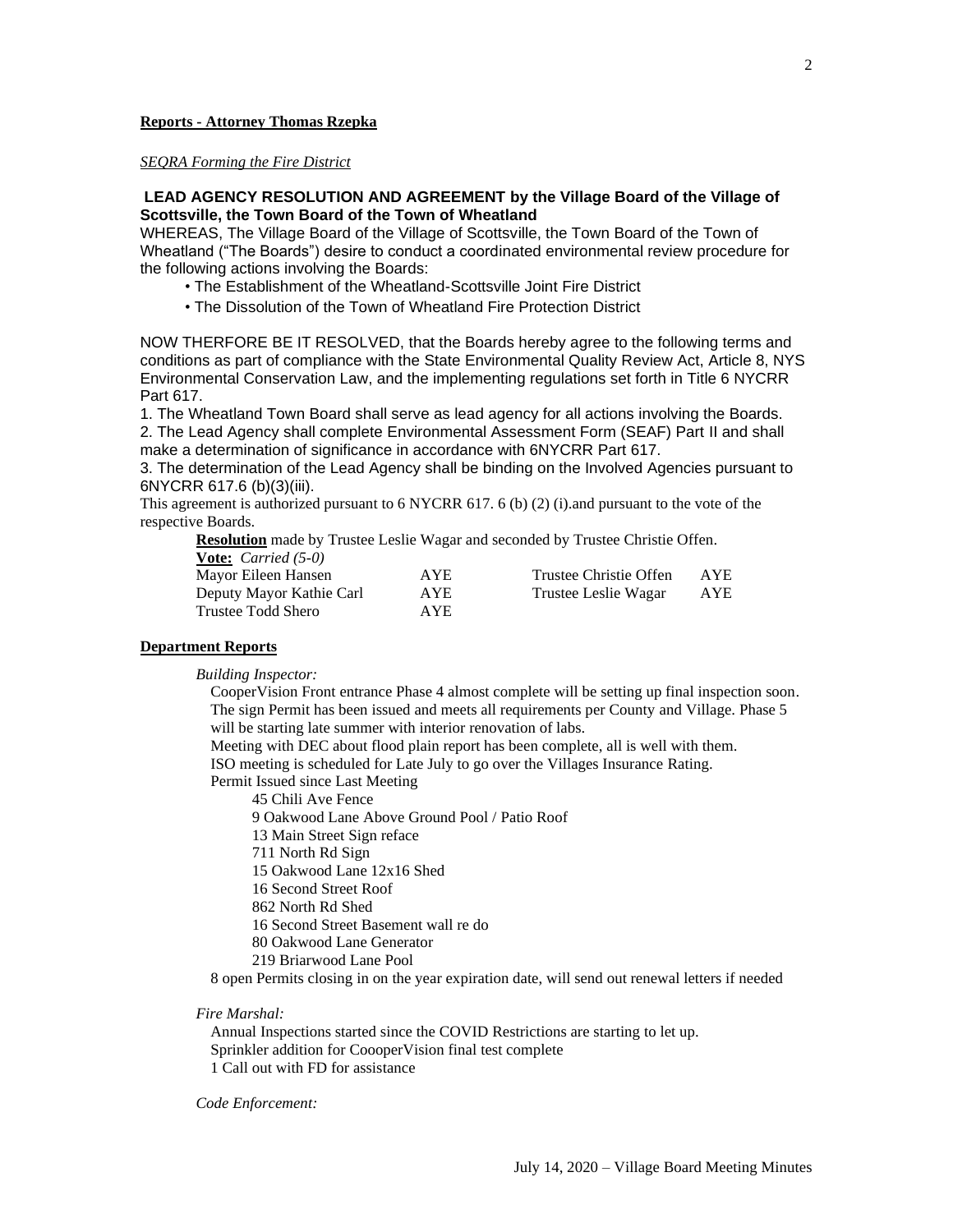Motorcycle Church group on Main Street, will be meeting with club president to make sure the proper permits are in place. No issues or complaints with Salvatore's outdoor seating Over Night Parking Complaints on Main Street (will make an attempt to locate cars at night and ticket if needed) Parking on Grove Street complaint (no issue since it's not marked no parking) Barking Dogs on West Cavalier Grass Complaints on Cavalier, Wyvil and Caledonia Ave (Letters will be sent if needed) Campers Parking on Cavalier, blocking view (No issue found) Tree and Boundary lines questions on North Rd

**Extension of Building Permits and Planning and Zoning Approvals** - **[S.8236-A](http://r20.rs6.net/tn.jsp?f=001K0U8O-9048Pc_81mQoAED77ulMNOW_cEj8qHOXoViZHhtHdt8pTRWIKYt6wSzTW0gDLc96LpCH2hTVqBv-kql0ONqeSdmgCytjA7ls_iCG73SQQxS9a2VncHEYY2Yt9VvX3OmyCNFiBMhOuOnFQ87_btE1671CngWUI_4Vu_ORLFA4EFQ4q2PHMDa-wedGe3qBInK2V-2OcN6YaLG4sYmw==&c=i2JyUnZSRXLpupvWo1TNzngXLWUODW_xecgLSUzrcp8vtS_o0_Xi1Q==&ch=ga9cwvE4HCX8aTq3zuyNuKGIlbYZhXs-QCYvenWkp51NXLXDc5LPjg==) (Gaughran) [/A.10409-A](http://r20.rs6.net/tn.jsp?f=001K0U8O-9048Pc_81mQoAED77ulMNOW_cEj8qHOXoViZHhtHdt8pTRWIKYt6wSzTW0xgP9tMqAWq6MOfvDNRmPAleljPulxj1xfHZUu7btOatkmAy_5uNRHsusTl6t_nkeHtfwcaVhnOZi9lv7cBRdVWNxCWgv91POCP0Z_Lj2v5SqVS6YkA-zEI_JLP50gVMO8RqfX7DtulOR5OePk5qfnzzny8lS_oWTLiKA4ibLZDYyTSUo7xkqqUSf7Ywh4J-9YyXUHtWBm8S7kufYbnADRotnZcRUKiw_-qA4phjdz4rGXm1V7SMVxfc2sWnXlGfWR9GXzwdvu6iwfljbwDLlzA==&c=i2JyUnZSRXLpupvWo1TNzngXLWUODW_xecgLSUzrcp8vtS_o0_Xi1Q==&ch=ga9cwvE4HCX8aTq3zuyNuKGIlbYZhXs-QCYvenWkp51NXLXDc5LPjg==) (McDonald)** – Authorizes local governments, during the COVID-19 state of emergency, to issue a single resolution extending the expiration date for all active building permits as well as planning and zoning approvals for a period of up to 120 days beyond the expiration date stated in the permit or approval.

Discussion: This is not necessary, any outstanding projects would not have been due to COVID

# **DPW – Ken Bohn & Todd Schwasman**

Started full sidewalk replacement work @ Oatka Place High-volume stakeouts (70+) Mowing/String-trimming (all locations) High-volume brush and bag pickup Significant cleanup at Canawaugus Park Blacktopped potholes & plow-damaged apron @ 3 Sanhurst Sidewalk repairs/topsoil and seed Hanford Avenue 8 Maple Street Catch Basin rebuilds 21 Diana Drive 201 Briarwood Lane New Refuse Truck is now licensed as of July 9, 2020 2009 Ford F150 needs major transmission/electrical repair

### **Treasurer – Katie Garner**

### *Prepaid Bills:*

**Motion** made by Trustee Leslie Wagar and seconded by Trustee Christie Offen to approve the prepaid bills through July 14, 2020, with totaling *\$5,866.05*.

| <b>Vote:</b> Carried (5-0) |      |                        |            |
|----------------------------|------|------------------------|------------|
| Mayor Eileen Hansen        | AYE  | Trustee Christie Offen | <b>AYE</b> |
| Deputy Mayor Kathie Carl   | AYE  | Trustee Leslie Wagar   | AYE        |
| Trustee Todd Shero         | AYE. |                        |            |

| Trustee Christie Offen | AYE        |
|------------------------|------------|
| Trustee Leslie Wagar   | <b>AYE</b> |

#### *Pay Bills:*

**Motion** made by Trustee Leslie Wagar and seconded by Deputy Mayor Kathie Carl to approve payables as listed on the AP Check Register Reports through July 14, 2020, with invoices totaling \$30,783.22.

| <b>Vote:</b> <i>Carried</i> $(5-0)$ |            |                        |            |
|-------------------------------------|------------|------------------------|------------|
| Mayor Eileen Hansen                 | <b>AYE</b> | Trustee Christie Offen | <b>AYE</b> |
| Deputy Mayor Kathie Carl            | <b>AYE</b> | Trustee Leslie Wagar   | <b>AYE</b> |
| Trustee Todd Shero                  | AYE.       |                        |            |

Treasurer Meeting July 21, 2020 at 6:00 pm.